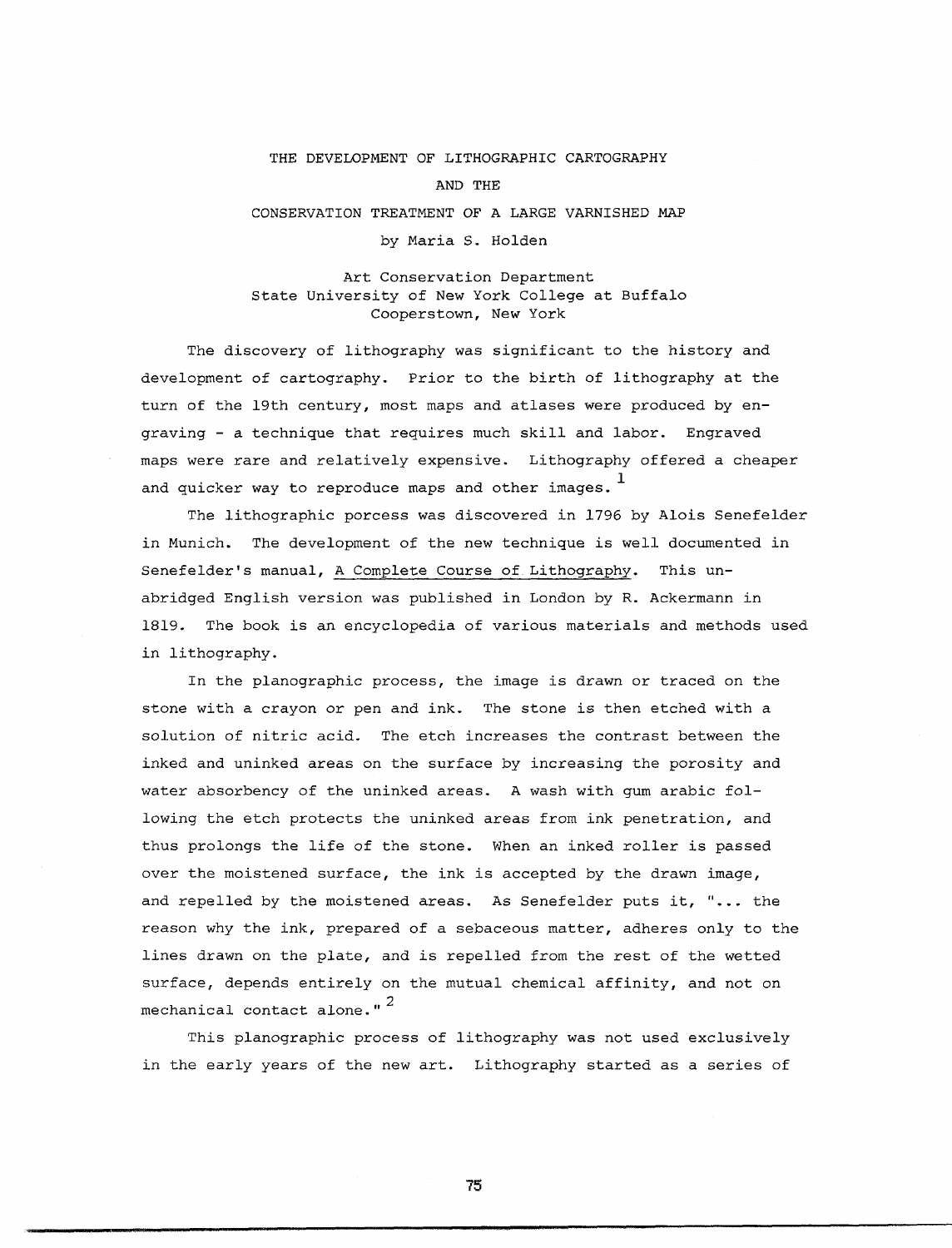imitative processes that had only the stone in common.  $^3$  One of the techniques developed by Senefelder, which he calls the engraved manner of lithography, is an intaglio not planographic process. Almost all European maps printed from stone prior to 1820 were produced by this intaglio method.

In his book, Senefelder instructs the reader in the engraved manner of lithography; the woodcut manner; and the etched and aquatint manners. To imitate the look of a woodcut, Senefelder suggests that the dark areas be completely covered with ink, and the lights removed with an etching needle. This process is actually more akin to wood engraving. To make a lithograph in the engraved or etched manner, the stone is covered with a ground of gum arabic colored with lampblackorred chalk. The image is then engraved with a burin, as in engraving; or incised and etched, as in etching. None of these processes is planographic. In the woodcut technique, the image is in relief on the stone; while in the etched and engraved techniques, the image lies beneath the stone surface as in intaglio printing.

Presses with special features were designed by early lithographers to meet the demands of the new process. However, many lithographers adapted presses designed for copperplate and letterpress printing. The wooden star wheel press was popular in the 1820s. Operation of this press involves pulling the bed.to which a tympan is hinged across and between two cylinders. Pressure is exerted with a treadle linked to a lever. By the middle of the 19th century, automated metal presses had replaced hand presses at most lithographic shops.<sup>4</sup>

By about 1825 the planographic method was accepted as the most natural way to print from stone. But for works requiring greater precision of line such as maps and mechanical drawings, engraving and etching in stone continued to be done.<sup>5</sup> Senefelder himself became involved in lithographic cartography in 1809 when he was appointed head of the Bavarian Cadastral Survey. He supervised the preparation of maps reg ulating land distribution, ownership, and taxation. The process used by the Cadastral Survey was an adaptation of stone engraving. Senefelder explains "... while the stone can be wrought rather more expeditiously and easily than copper; for fine writing and maps, it is peculiarly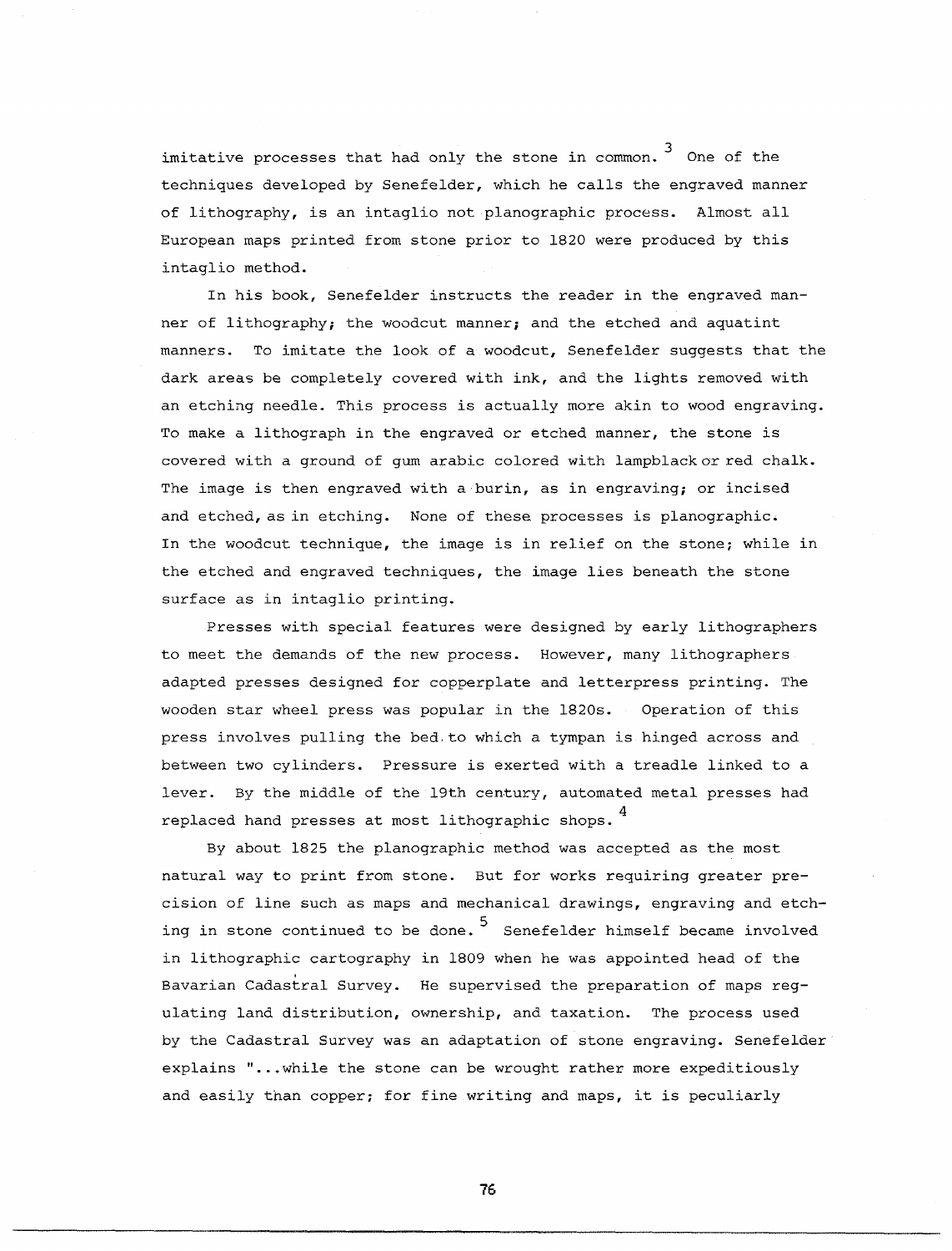well adapted as the number of lithographic maps published sufficiently prove." <sup>6</sup> Between 1809 and 1853, the Bavarian Cadastral Survey issued more than 20,000 different maps.  $^7$ 

This was not the case in America, however. Two decades of lithographic printing had already run their course before the process was even introduced to the United States. The period from 1818 to 1850 is characterized by America's heavy dependence on European lithographers. <sup>8</sup> The first American lithographic map was produced in 1822 by the firm of Barnet and Doolittle in New York. The map, "Barton on the Catskills" illustrates an article entitled "Notice of the Geology of the Catskills" by Barton that appeared in The American Journal of Science and Arts, 1822. Barnet and Doolittle exemplify typical American lithographers. Both were trained in Paris where they bought a supply of Bavarian limestones and other materials with which to stock their shop in New York. In general the entire practice of lithography was imported in this way to the United States. Few American contributions were made to the craft between 1820 and 1850. The thousands of Americans who were practicing lithography by 1850 used European manuals, Bavarian stones, <sup>9</sup>and European presses.

A technique developed by Senefelder that proved to be particularly useful in cartography in the 1840s was transfer lithography. In this method, the image is drawn directly on special paper rather than in reverse on stone. Prior to drawing, the paper is coated with a ground of glue, gum tragacanth, gamboge, common starch, and French chalk. The ink used, called "chemical ink" by Senefelder, is composed of tallow, soap, shellac, lampblack, and wax.  $^{10}$  To transfer the image from the paper to the lithographic stone, the paper is dampened with dilute nitric acid, and run through a press with the image in contact with the stone surface. The stone is then etched with nitric acid, and the paper is removed. The transfer process enabled cartographers to prepare their maps on paper, sparing themselves the inconveniences of transporting cumbersome stones, and drawing in reverse. Senefelder himself, in 1818, recognized the value of the transfer technique, calling it "the principal and most important part of my discovery. **In** order to multiply copies of your ideas by printing, it is no longer necessary to write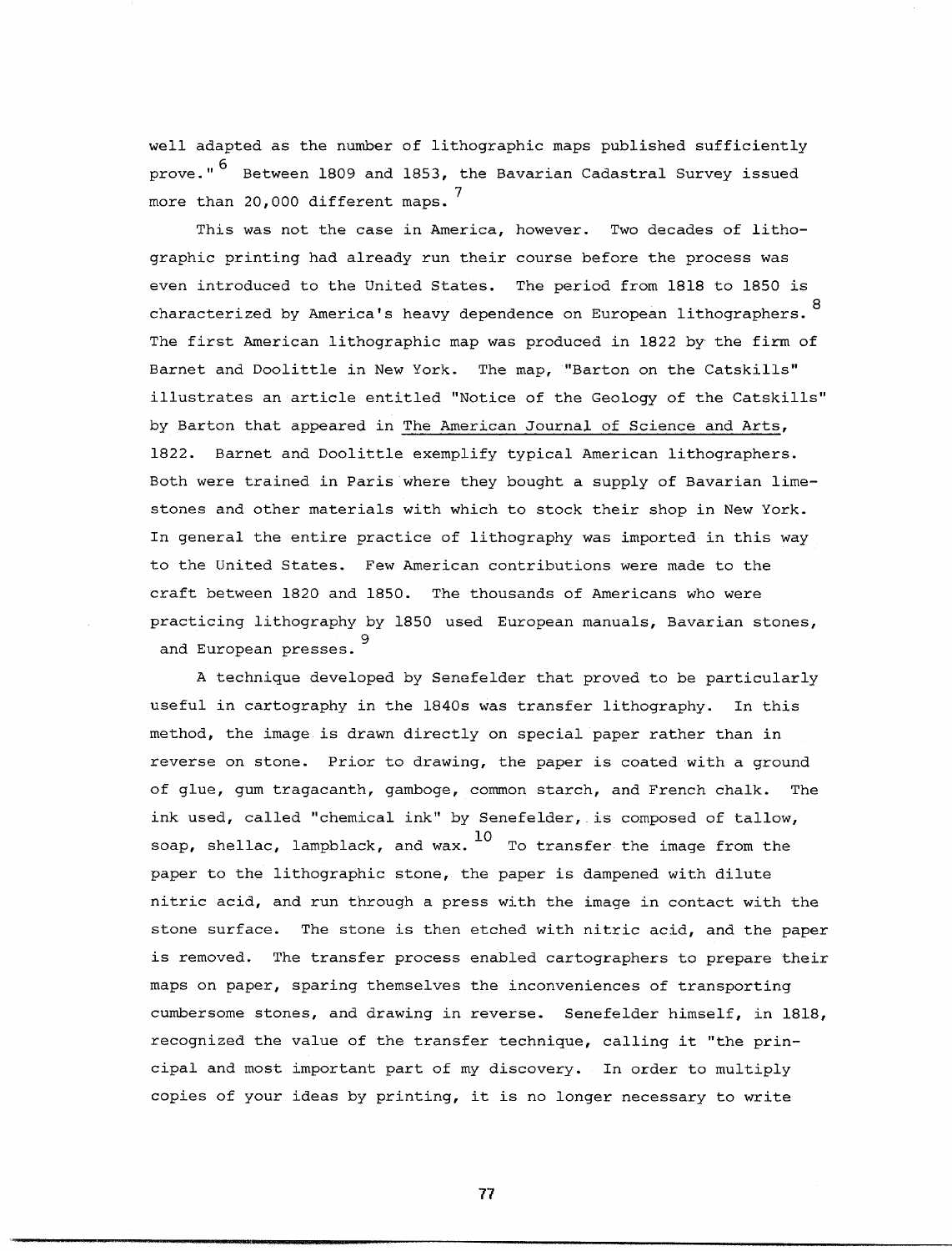in an inverted sense." 11

By the middle of the 19th century, the American mapmaking industry exploded. This explosion occurred as a result of technical advances, mainly the advent of transfer lithography, and social developments. The growing railroad, canal system, and burgeoning westward movement demanded the making of maps; and the tripling of the population of the United States between 1810 and 1850 increased the pool of consumers. The aim of the typical lithographic map publisher at this time was to make good maps which would be available to potential users at a low cost.  $^{12}$ 

Robert Pearsall Smith of Philadelphia was a leading publisher of lithographic maps at this time. Between 1847 and 1864 he issued some 400-500 editions of city, town, and county maps. He supplied local surveyors with special transfer paper and ink; and then contracted with various lithographic shops in Philadelphia to print copies. Smith would retain copyright and other privileges from the surveyors in exchange for a specific number of maps.  $^{13}$ 

The large wall map treated at the Art Conservation Department was copyrighted by Robert Pearsall Smith in 1852. The map of Oneida County, New York, is based on surveys by A.E. Rogerson and E.J. Murphy. The image was produced using lithography, very likely transfer lithography, and printed on two sheets of paper joined horizontally through the center. The boundaries of townships are accentuated with watercolor, and there are pale watercolor washes within some of the boundaries. The yellow pigment used is gamboge. Views of county landmarks as well as plans of cities in the county are added near the edges. The whole composition is surrounded by a decorative border in a style somewhat reminiscent of a woodcut, while the decorative scale resembles an etching.

The poor condition of the map is typical of large lithographic wall maps of the mid-19th century. The paper support was adhered to a fabric backing with a starch-based paste, and fastened to wooden rods along the top and bottom edges. The top quarter and right edge of the map were badly stained. It appears that the map was water damaged while rolled - the top of the map being most severely affected as it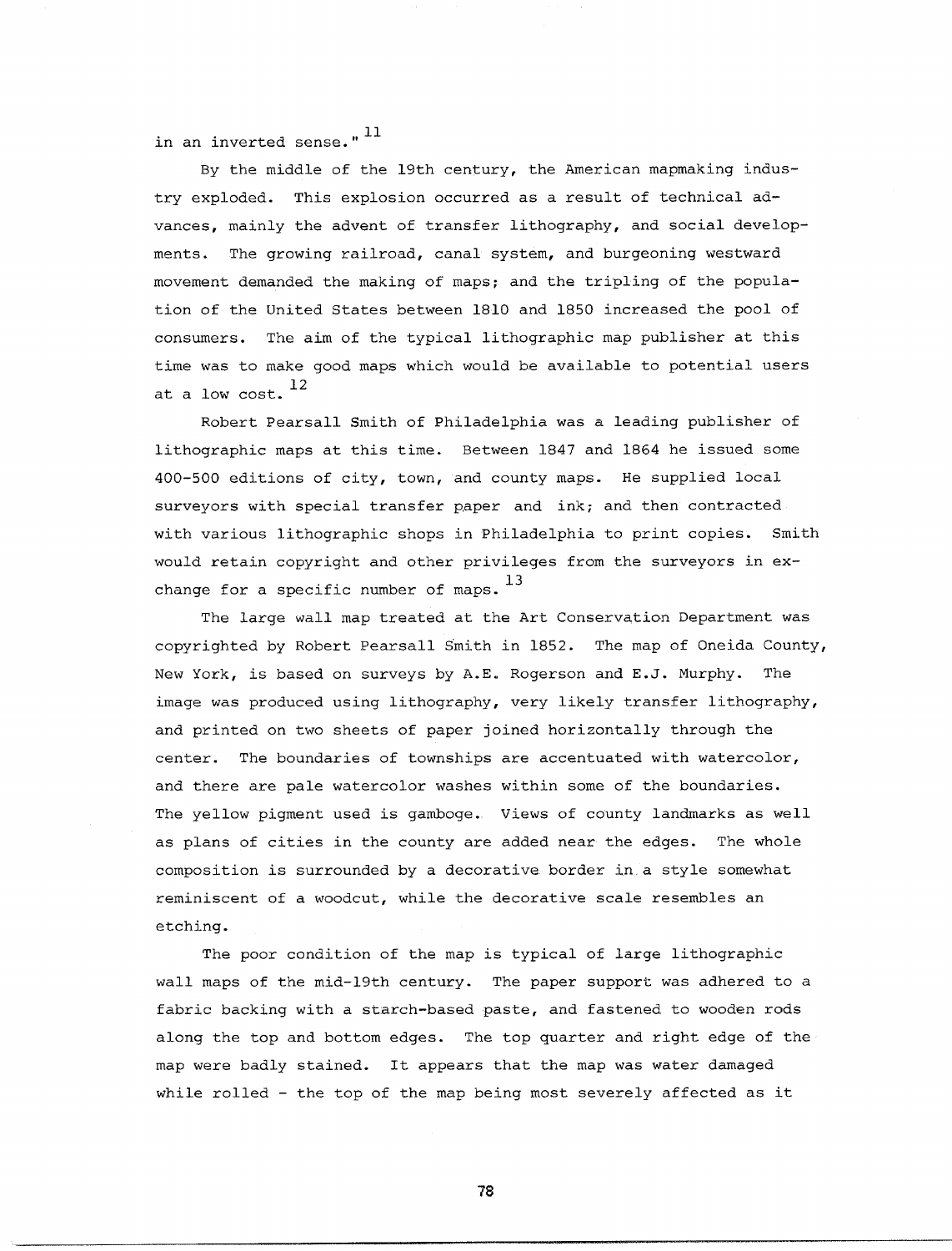was the outermost layer of the roll. There were many tears, splits, and creases in the support that had been chiefly caused by rolling. The edges were severely damaged, and the paper there was in tiny fragments supported only by the backing fabric. The map was covered by a thick varnish film that had darkened to the point that it obscured the image. The varnish was found to be soluble in ethanol, and to fluoresce orange in ultraviolet light.

It is likely that the preparation of the paper prior to printing included a surface sizing step. The presence of a starch surface size has been confirmed on the paper supports of two other large varnished wall maps produced in the 1850s. It is possible that such a size layer might contribute to the dark appearance of these maps.

Maps like this one pose several treatment problems which will be illustrated in the following discussion of the treatment of the map of Oneida County. The obvious problems are the overall poor condition, and the large size. The Oneida County map is  $54 \times 42$  inches. A less obvious but equally challenging problem is the safe removal of the varnish layer.

Spirit varnishes such as mastic, sandarac, and dammar were commonly used to coat maps. Shellac is found on them as well.  $^{14}$  Since the varnish on the map of Oneida County was readily soluble in ethanol, it was decided to remove the film with swabs soaked in ethanol immediately following washing in water. The water wash was proposed as a first step so as to remove water-soluble degradation products and dirt before treatment with ethanol. It was proposed that the varnish removal be done with the map wet. This would reduce the tendency of the dissolved varnish to form tidelines as one might,expect if done when the was dry.

After photography, the treatment was begun. The staples that had fastened the top and bottom edges of the map to the rods were carefully removed. The front of the map was dry cleaned with a powdered eraser (Scum-X, Dietzgen). A fixative of 10% Acryloid B72 (Rohm & Haas) in xylene was applied in two coats with a small brush to the gamboge outlines of the townships. This was done in the hope of preventing or minimizing the solubility of the gamboge by the ethanol.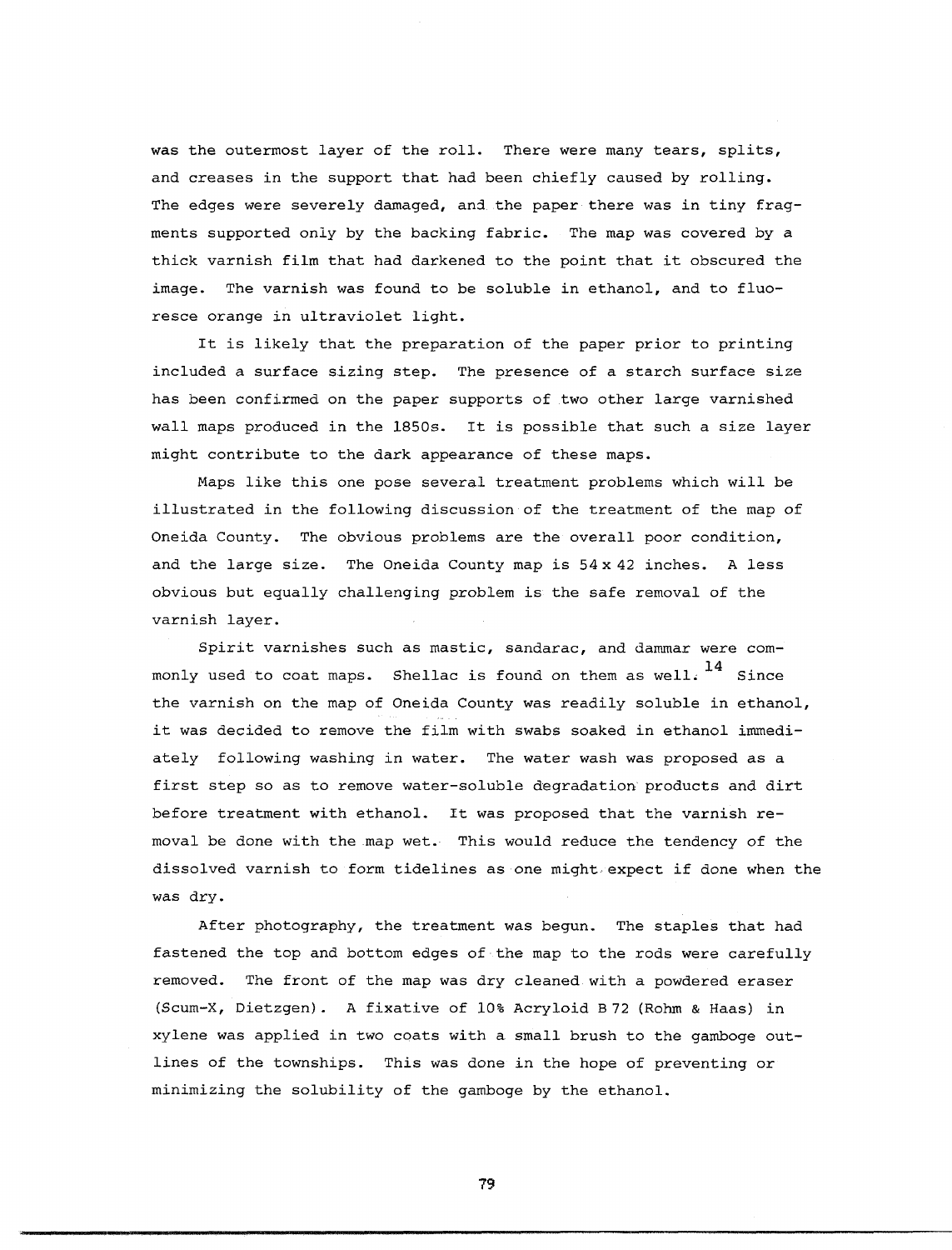With the map face down on a sheet of 5-mil Mylar, the backing fabric was removed dry. The fabric was carefully separated in small strips from the paper. The many tears in the support were bridged with tiny mends of surgical tape (Micropore, 3M) as they were uncovered.  $^{15}$ 

A special sink was constructed as the one in the paper lab was too small. It had as a base a 5 ft<sup>2</sup> board to which four  $2 \times 4'$ s were clamped to form walls. The wood structure was lined with 6-mil polyethylene sheeting.

Face down, the map was misted with water. A second sheet of 5-mil Mylar was placed on the back of the map. The Mylar-map-Mylar sandwich was placed face up in our specially constructed sink that had previously been filled with tap water (rich in dissolved carbonates). The map was bathed for one hour. It was occasionally squeegeed through the Mylar to help extract soluble degradation products from the paper. After washing, the sink was tilted slightly to make removal of the discolored water easier using siphons and sponges.

The top sheet of Mylar was carefully removed from the map. With the sink still tilted, the varnish was then removed with large cotton swabs soaked in ethanol. The swabs were gently moved over the surface in a circular pattern so as to remove the varnish and grime layers without disturbing the paper surface or media. The entire surface was swabbed with ethanol twice to ensure that all of the varnish had been removed, and then the map was given an overall rinse with the solvent. The dissolved varnish and used solvent were then siphoned from the tilted sink.

The Mylar was returned to the front of the map, and the sink was filled again with tap water. The map was bathed for another hour. Some white varnish residues could be seen in the wash water. The water was drained off as before once washing was complete.

The Mylar-map-Mylar sandwich was removed from the sink and placed image-face-down on the table. The sheet of Mylar in contact with the back was carefully rolled off. The tiny surgical mends were removed with tweezers. During this operation the map was occasionally misted with water to prevent it from drying out.

The map was then backed with two pieces of heavyweight Japanese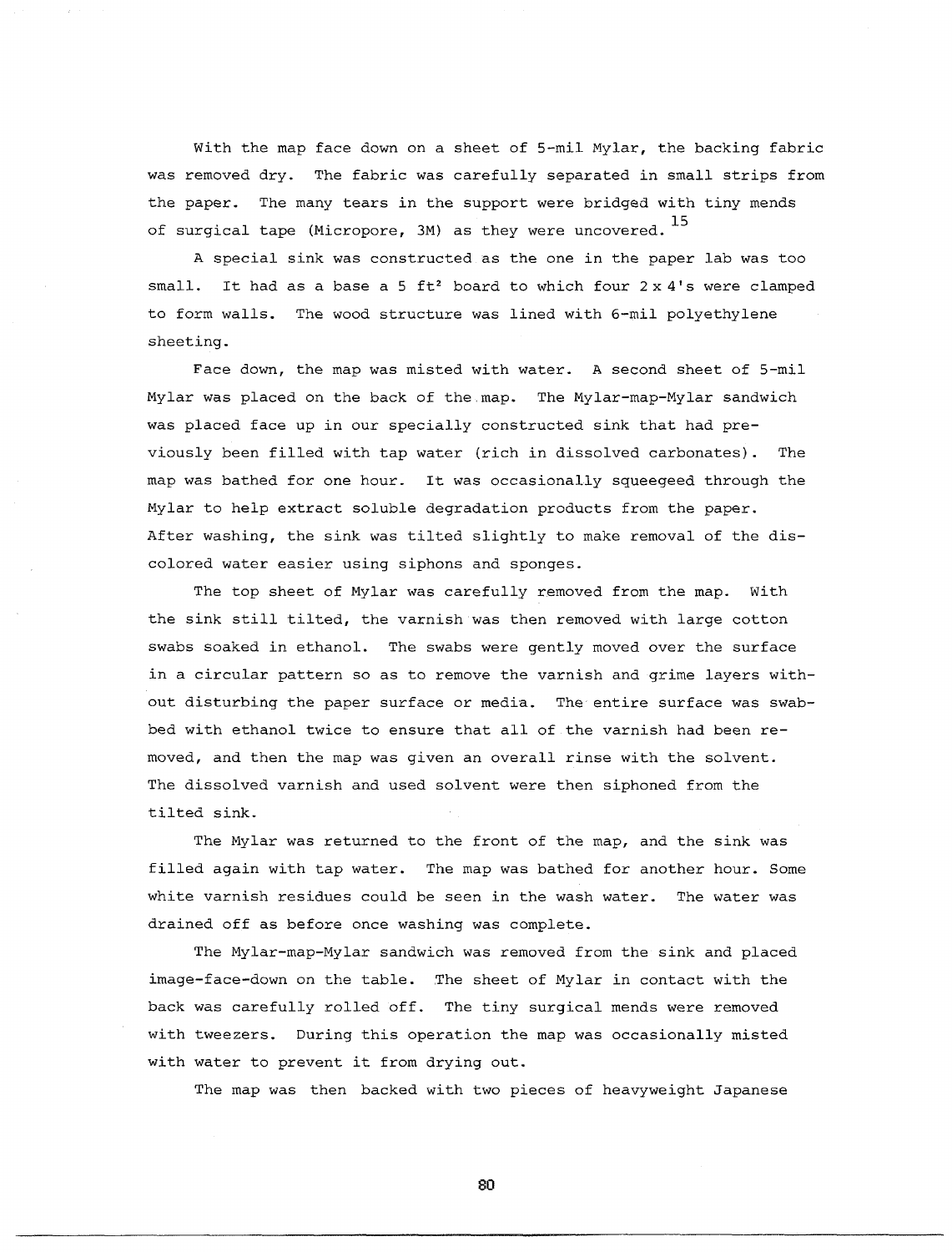paper, okawara, which were positioned so that they slightly overlap where they meet at the center. The overlapping edges had been watercut. The adhesive used was wheat starch paste (Aytex-P, General Mills). A sheet of polyester web (Hollytex 3261) was placed on the backing, and the map was turned over. The Mylar on the image side of the map was removed, and the map was allowed to air dry.

The map was stretch-pressed in order to flatten it when it was dry. Briefly this procedure entailed lightly misting the map with water from both the front and back. Strips of blotting paper and Hollytex were placed under and on top of the edges of the map. Narrow lengths of plate glass and then weights were placed on the edges of the map withthe blotting paper and Hollytex strips acting as cushions. As the map dried, the paper support contracted under pressure at the edges, and this procedure helped to lessen the distortion in the support.

Losses in the map were compensated on the backing paper with colored pencils (Prismacolor, Berol). No attempt was made to recreate areas of missing image. Unfortunately, but predictably, most of the gamboge was lost during the ethanol treatment. The yellow outlines were replaced with colored pencil.

The map was encapsulated between two sheets of Mylar, 5-mil, joined at the edges with double-sided tape (#415, 3M). An inch-wide extension of the backing paper was retained at the top and bottom edges. The top extension was adhered to the Mylar with double-sided tape to keep the map from slipping within the encapsulation. The top and bottom edges of the Mylar were fastened to the original rods with brass tacks through the backing paper extensions. Strips of 6-ply mat board were placed between the Mylar and tacks to prevent tearing.

The aim of our treatment was basic preservation, and to this end it was successful. In addition the appearance of the map was greatly improved by the treatment. With the disfiguring varnish removed, and the water stains reduced, the map now approaches its original appearance. While these lithographic wall maps may not appeal to everyone's taste, their historic and graphic valuemakesthem conservation priorities.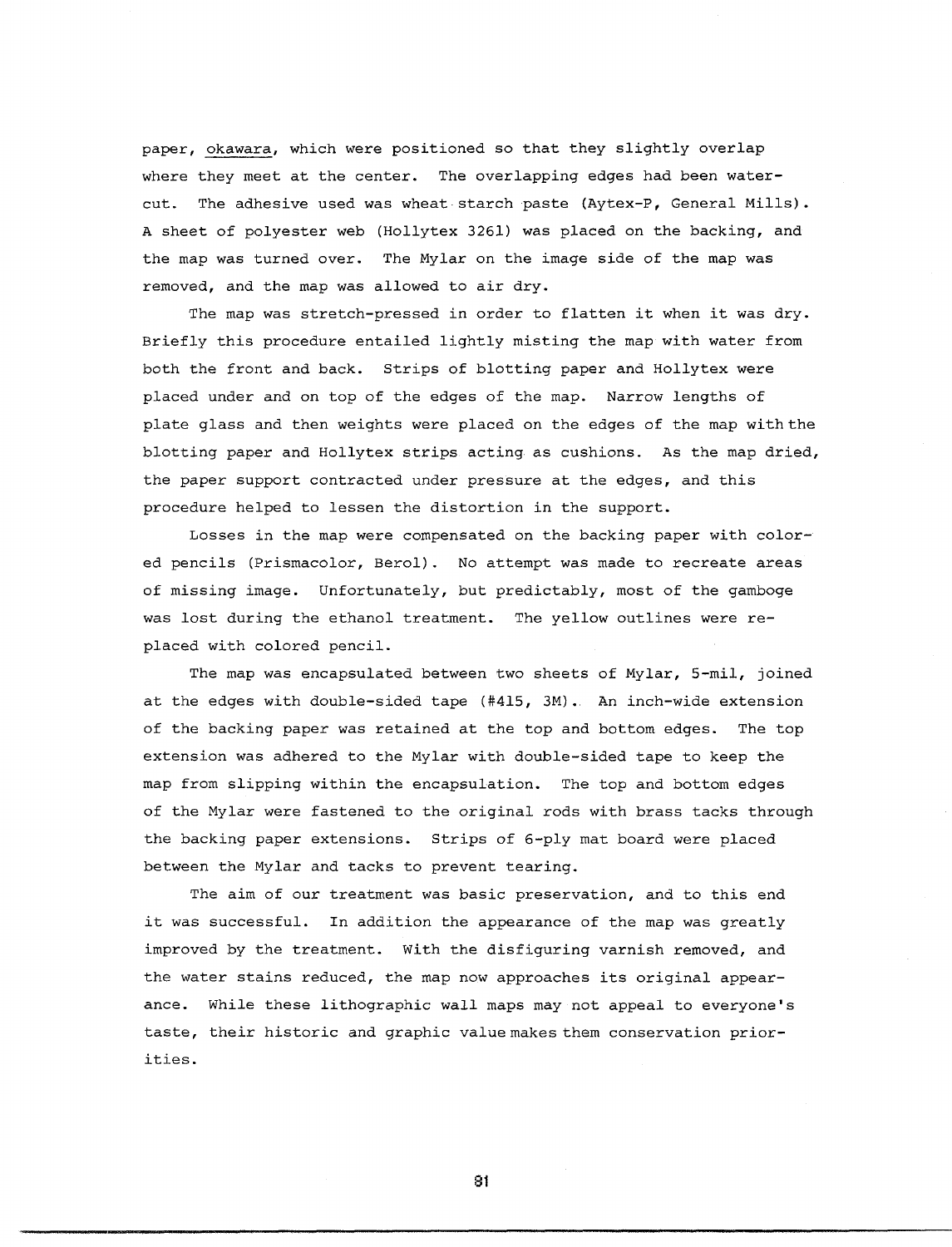## ACKNOWLEDGEMENT

The author wishes to thank Cathleen Baker for her guidance throughout the conservation treatment of the map and assistance *in* the preparation of this paper.